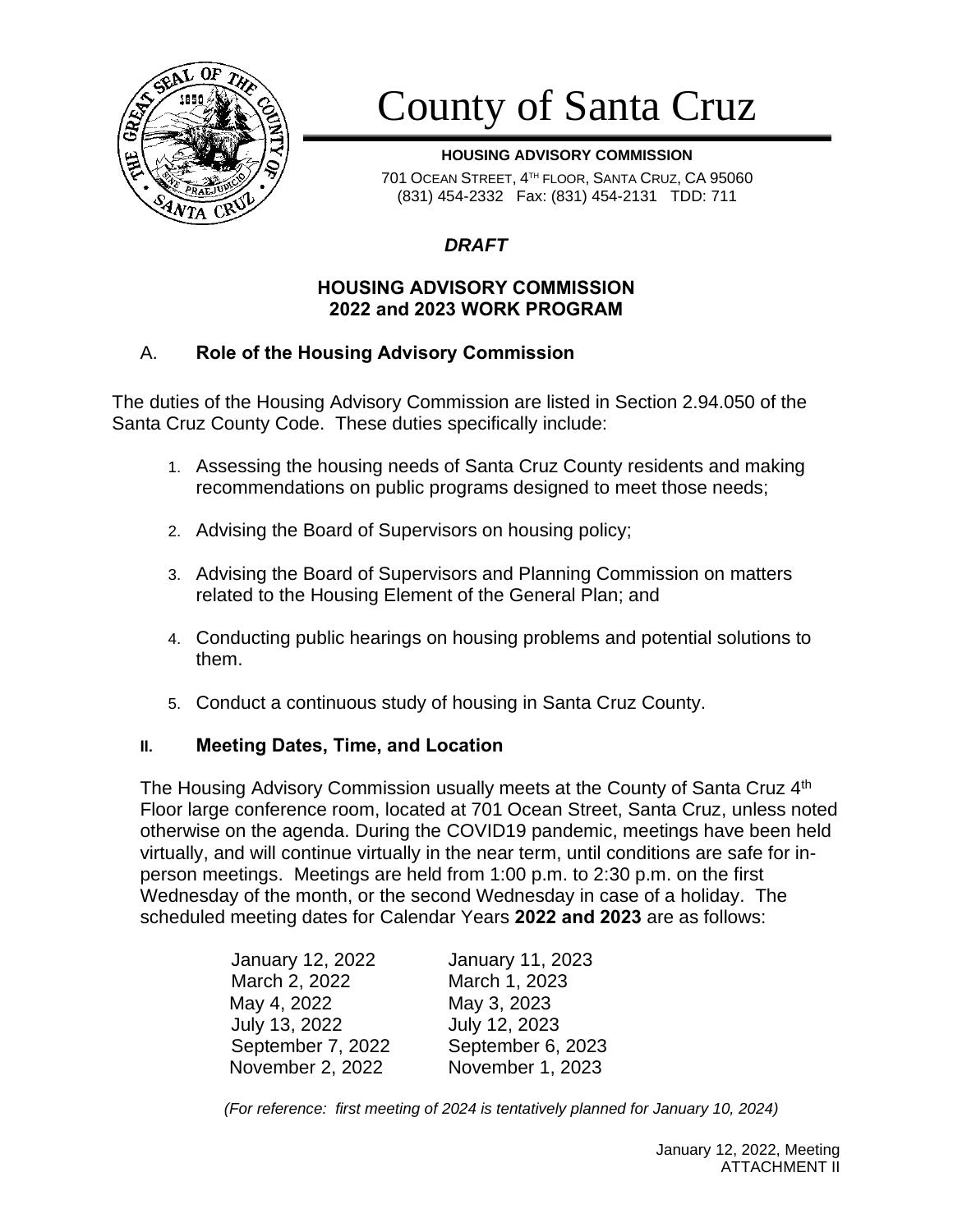The Board of Supervisors has directed that Commission meetings shall be limited to no more than 6 meetings per year.

## **III. Planned Activities for 2022-2023**

The Housing Advisory Commission plans to focus on the following areas of activity:

- 1. Providing input on county housing policies, and monitoring housing programs, projects and activities;
	- The Commission will be informed by Planning staff of planned and proposed significant housing projects in the County, including market-rate and affordable housing developments.
	- The Commission will be informed by Planning staff of County housing programs.
	- The Commission plans to continue to provide input on the sale and resale process for affordable housing units; an interested purchasers list, marketing issues and procedures, etc.
	- The Commission will be informed by Planning staff regarding foreclosures and mortgage default issues in the County.
	- The Commission will play an active role and make recommendations regarding Affordable Housing Impact Fees, Hosted Rentals, and ADU changes, which would include at least one public meeting for this purpose.
	- Other housing issues identified by the Commission throughout the year.
- 2. Keeping informed of any housing legislation and other housing actions related to the County of Santa Cruz;
	- The Commission plans to stay informed of new state and local housing legislation that may affect the provision of affordable housing in the County or otherwise affect local housing supply, demand and/or the development process.
	- The Commission will seek information related to the creation of adequate housing for agricultural workers and their families, and for other groups with special housing needs.
	- In order to remain well informed, as appropriate, the Commission may invite speakers from various housing organizations, public agencies, etc. to make presentations on current housing topics of interest. In addition